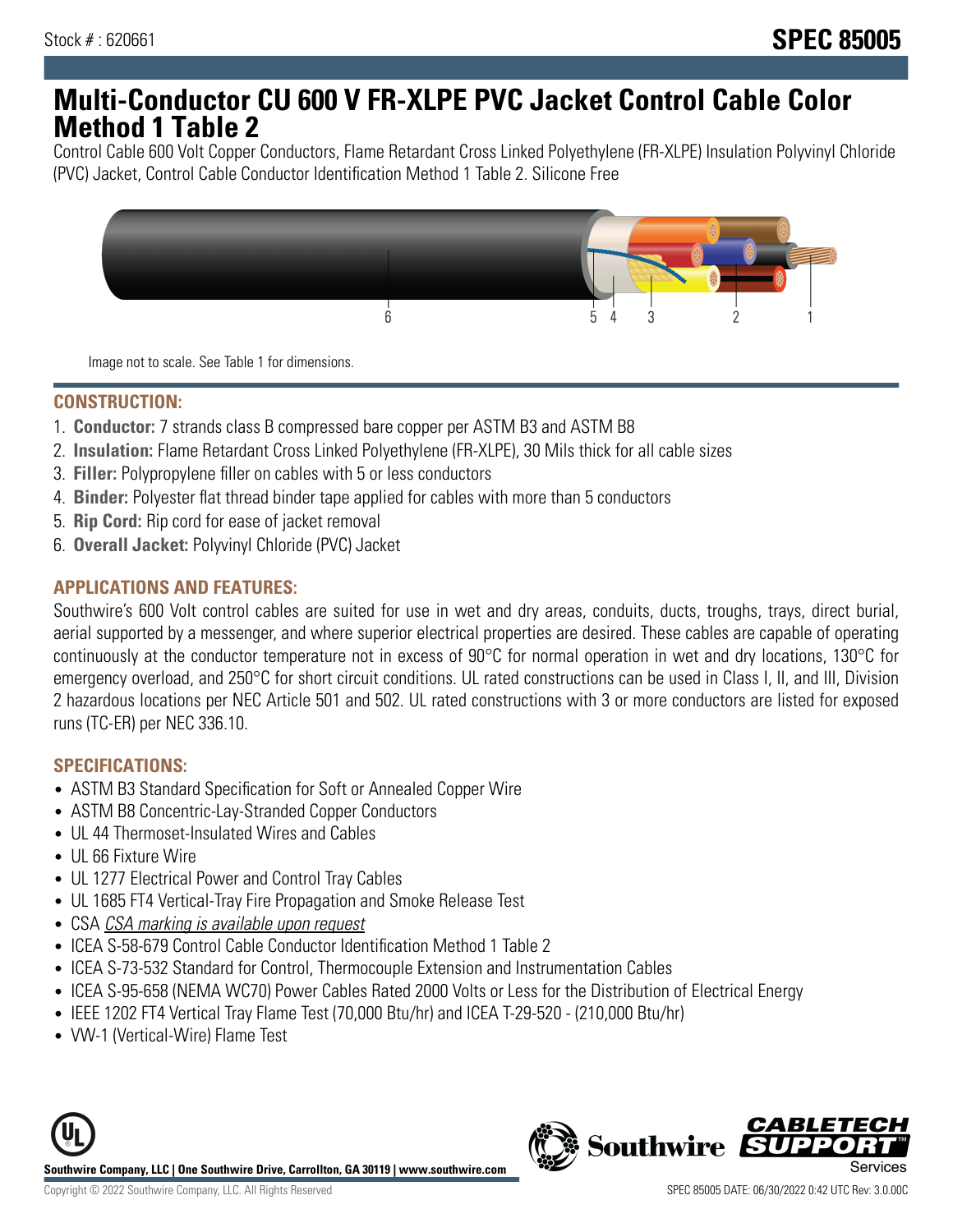## **SAMPLE PRINT LEGEND:**

## UL Listed

SOUTHWIRE {UL} XX AWG X/C FR-XLPE CDRS 90C PVC JKT 600V TYPE TC-ER SUN. RES. DIRECT BURIAL YEAR {SEQUENTIAL FOOTAGE MARKS} SEQ FEET

## Non UL Listed

SOUTHWIRE XX AWG X/C FR-XLPE CDRS 90C PVC JKT 600V SUN. RES. DIRECT BURIAL YEAR {SEQUENTIAL FOOTAGE MARKS} SEQ FEET